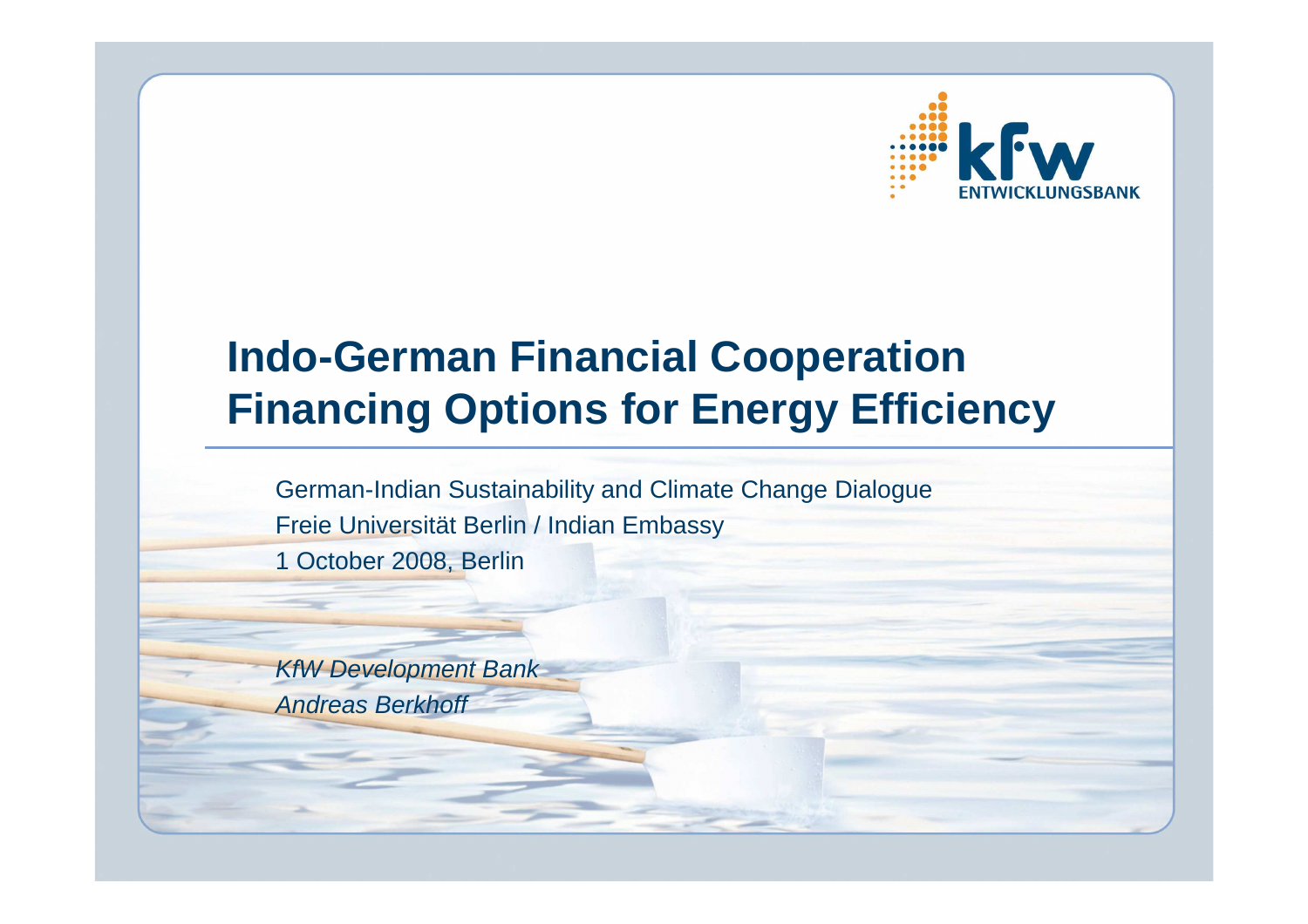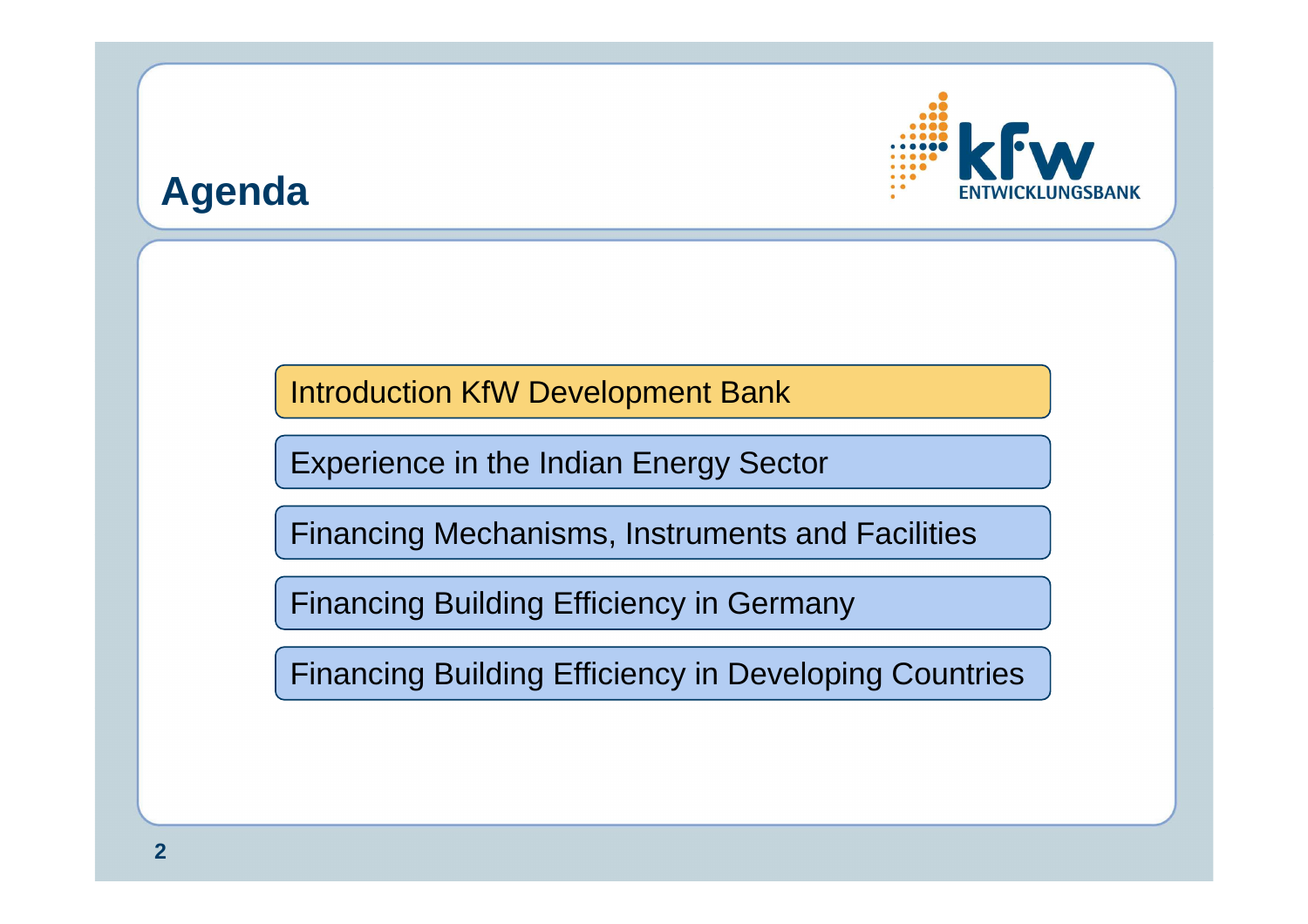

### **We are part of KfW Bankengruppe.**



Promotion of housing, environment and climate protection, education, infrastructure, social issues



Promotion of SMEs, business founders, start-ups



International project and export finance

Promotion of developing and transition countries



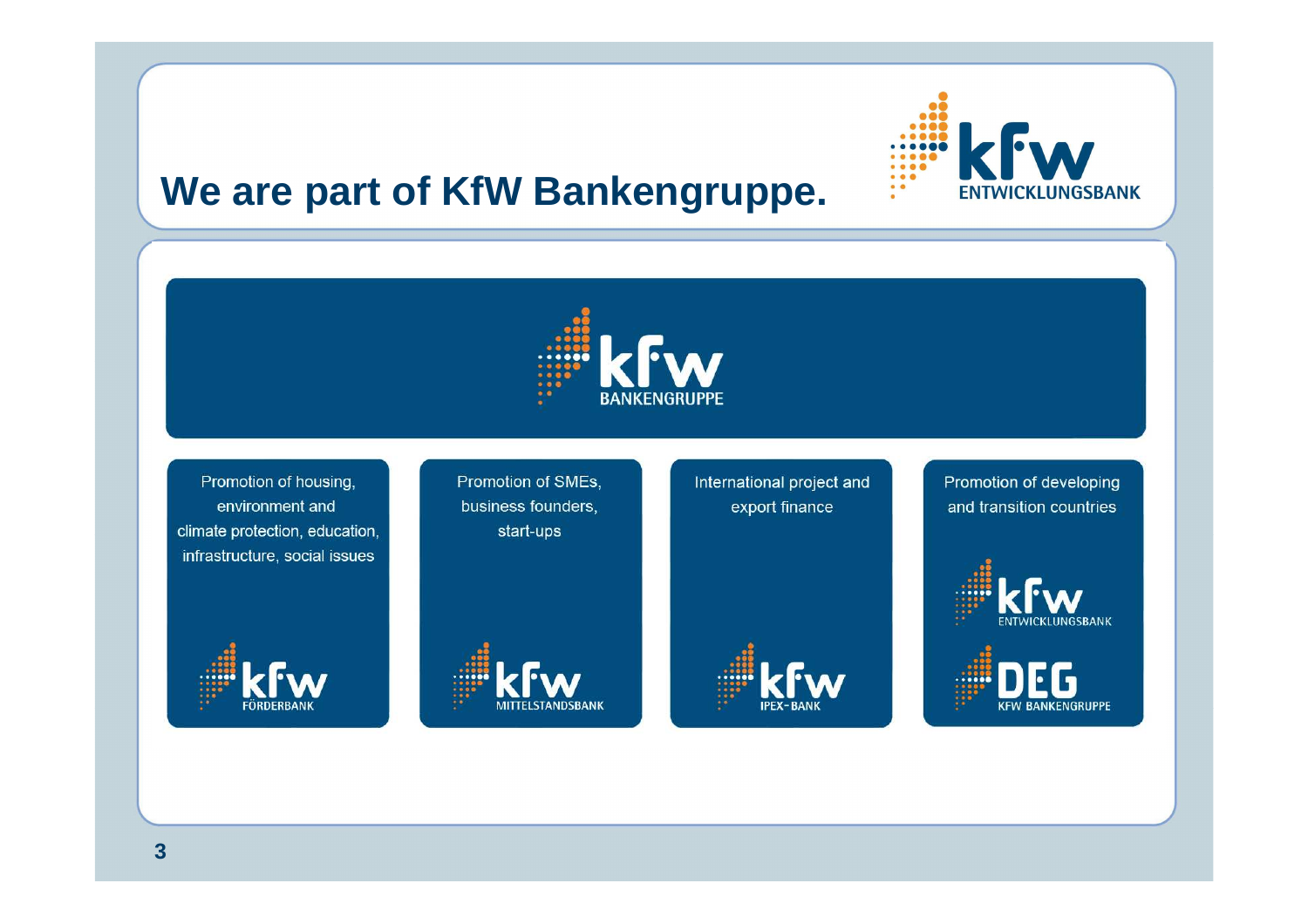### **KfW Entwicklungsbank:Some key figures**



| <b>Staff count</b>                                                                                 | 423                                                                 |
|----------------------------------------------------------------------------------------------------|---------------------------------------------------------------------|
| <b>Ongoing projects</b>                                                                            | Around 1,600 in over 110 countries                                  |
| Offices abroad                                                                                     | 56                                                                  |
| <b>Commitments 2007</b>                                                                            | EUR 3.0 billion                                                     |
| $\triangleright$ of which KfW's own funds                                                          | EUR 1.7 billion                                                     |
| Disbursements 2007                                                                                 | EUR 2.0 billion (of which EUR 1.1<br>billion in budget funds)       |
| Loans outstanding<br>$\triangleright$ of which budget funds<br>$\triangleright$ of which KfW funds | EUR 17.5 billion<br>EUR 15.4 billion<br>EUR 2.1 billion (excl. IMF) |
|                                                                                                    |                                                                     |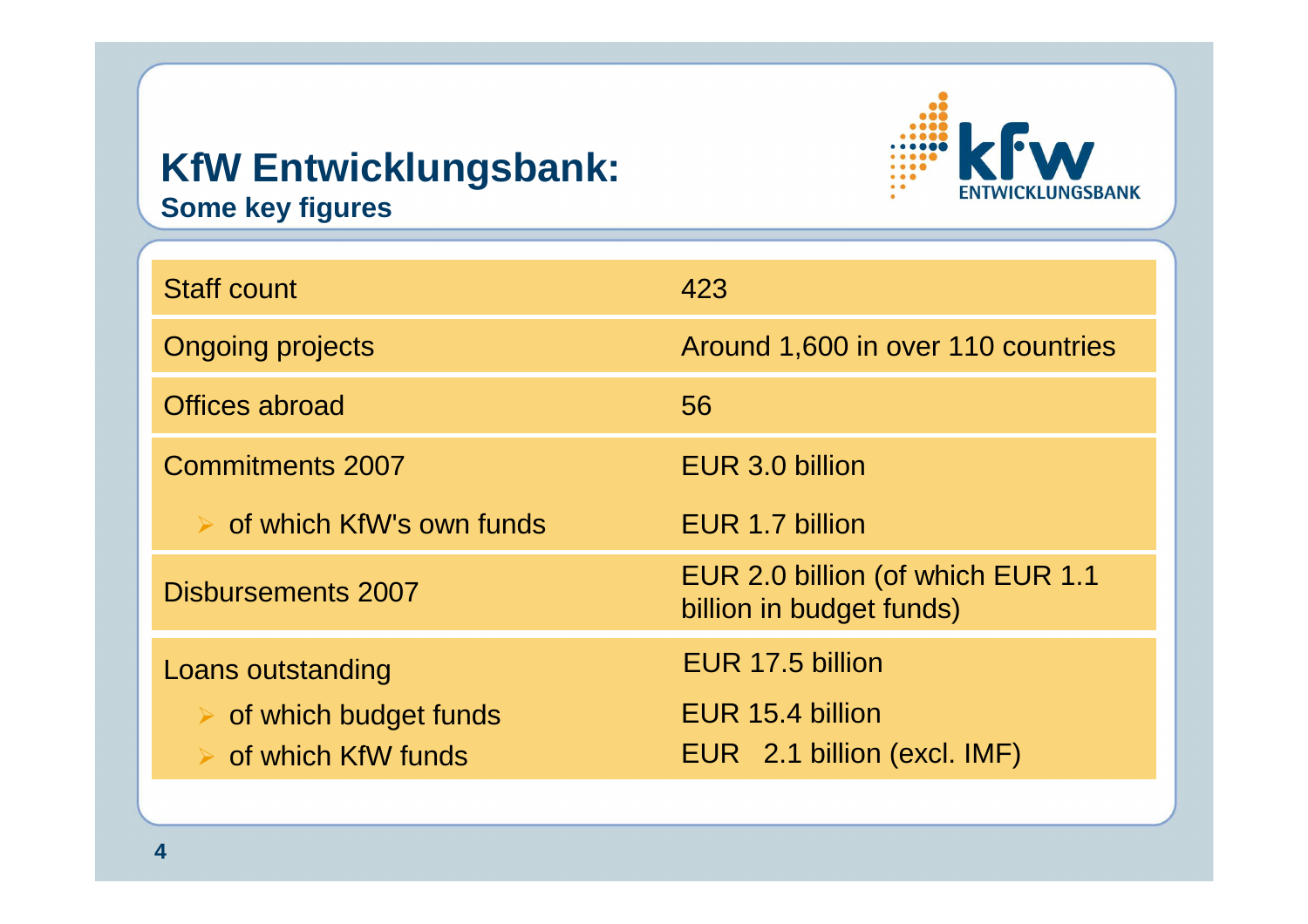## **KfW Commitments by Region and Sector**



**Distribution of overall (market + budget) commitments in 2007** 



- $\blacksquare$ Asia (45%) is the region with highest commitments (market + budget funds)
- -Infrastructure Development (65%) is the centre of KfW's activities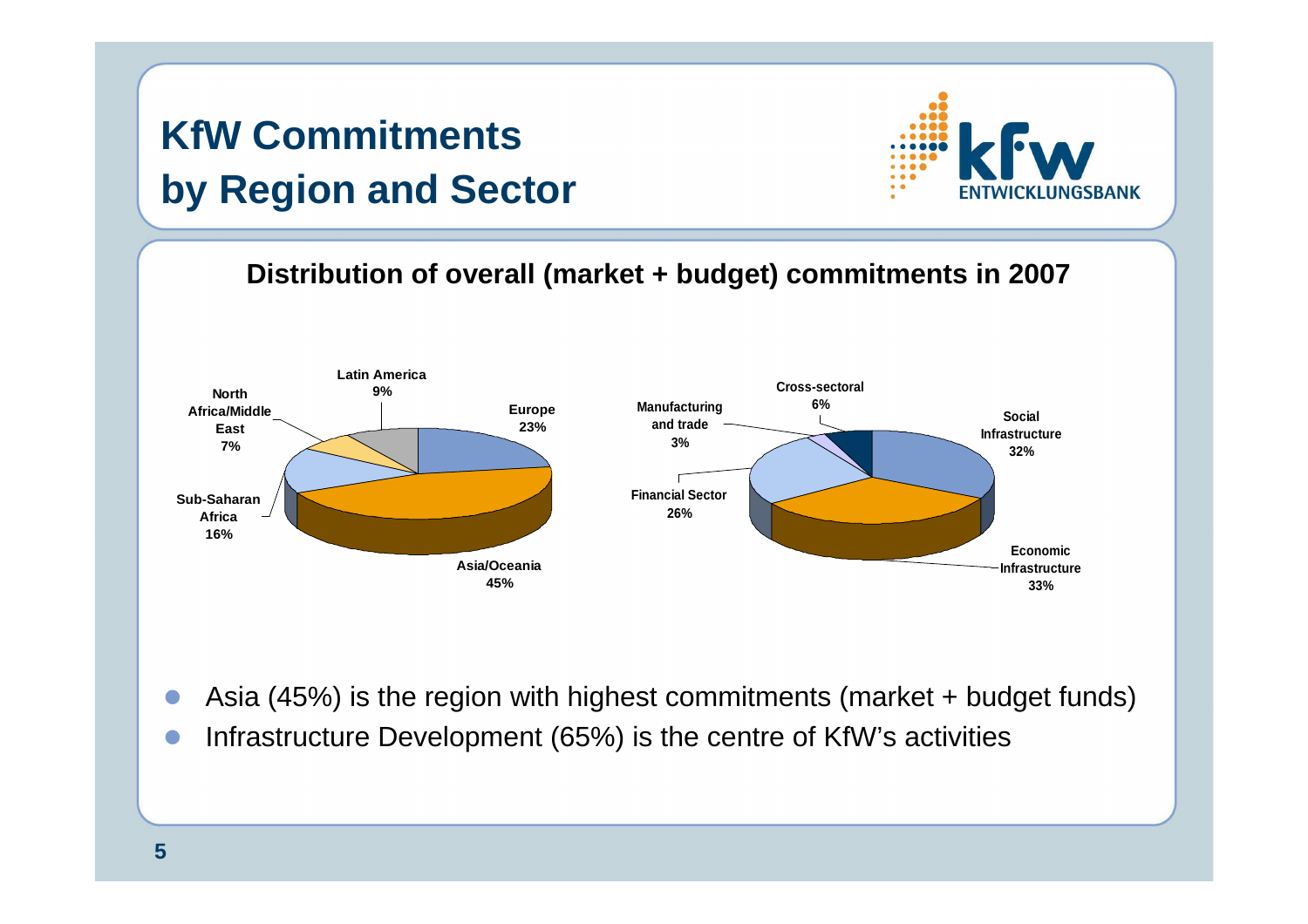### **KfW Entwicklungsbank:Our tasks**



We **advise** the German Government on development policy issues; above all, we support its country and priority area strategies.

We **manage projects** on our **own responsibility** and supervise the use of the funds provided.

We **participate** in the selection, preparation and appraisal of development projects (the decision on whether to finance a project lies with the Government).

We **assist** our partners with executing projects and programmes.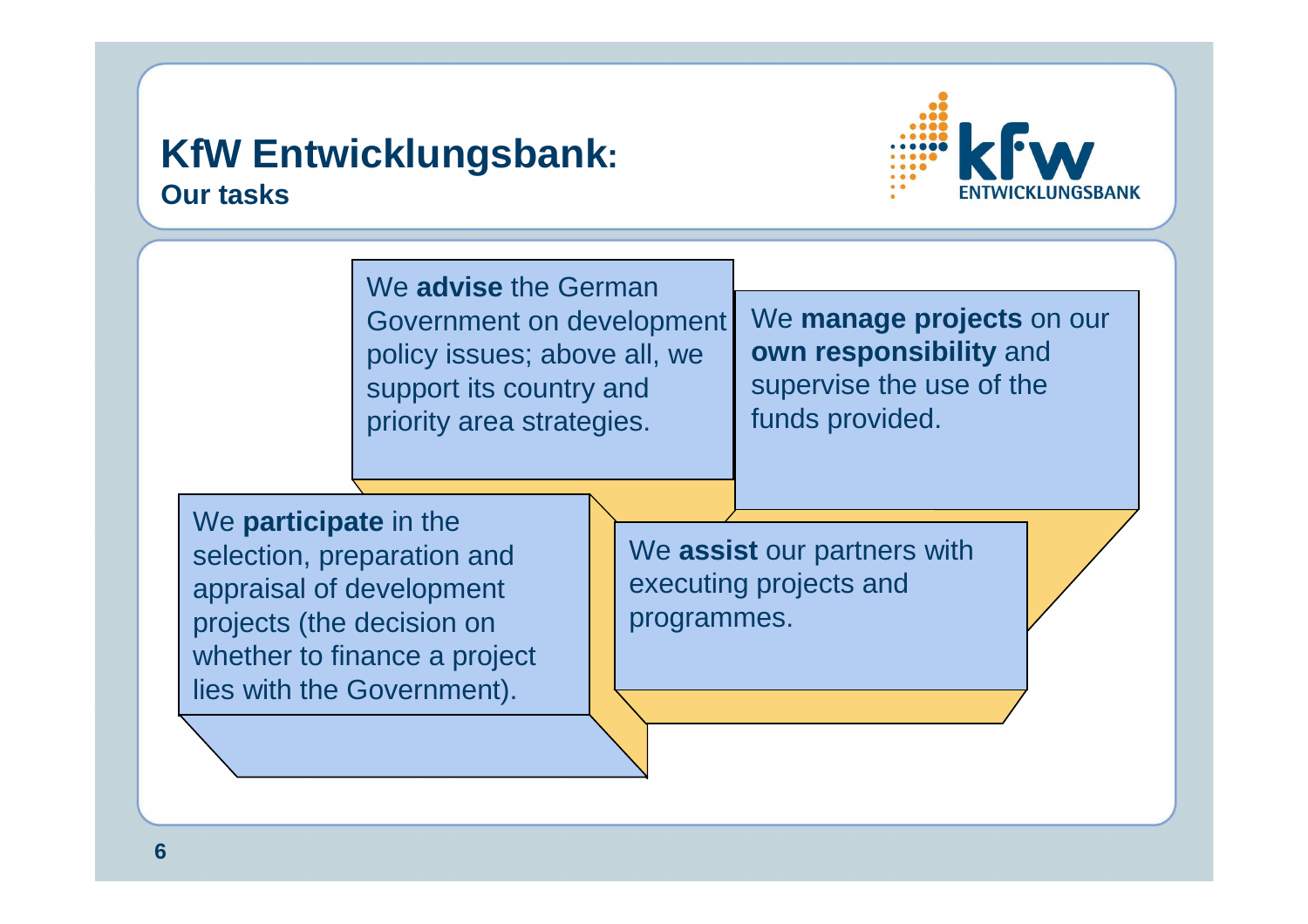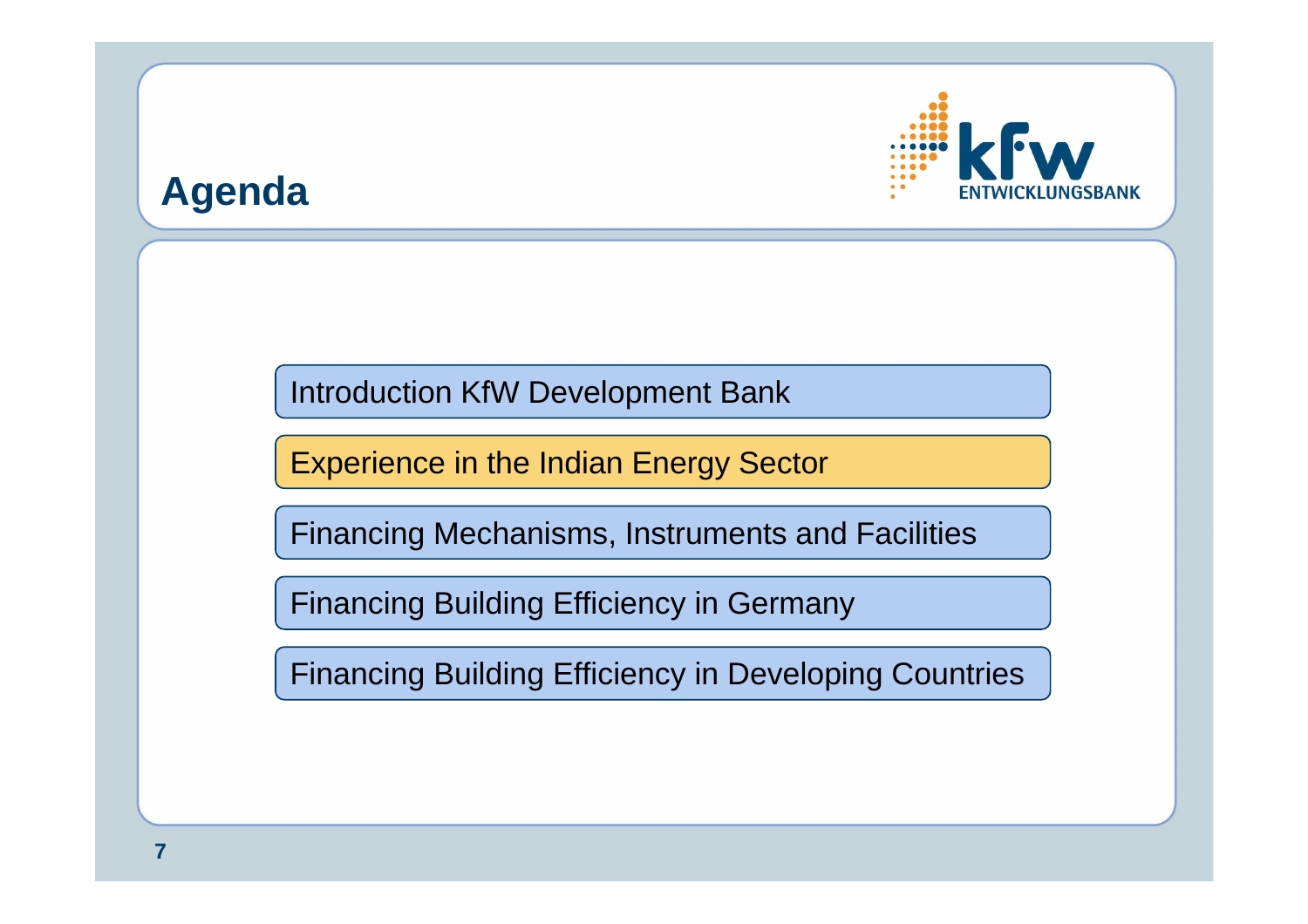# **Objective of Development Cooperation:::: with India's Power Sector**

- $\bullet$  **Why do we support the Power Sector in India?**
	- $\bullet$  Crucial for maintaining current GDP growth rate and for reaching the Millennium Development Goals in India.
	- $\bullet$  Increasingly of global importance whether India's growth can be managed in an <u>energy efficient and ecological sustainable</u> manner.
	- $\bullet$ Strong interest on Indian side to facilitate the technology transfer from Germany to India.

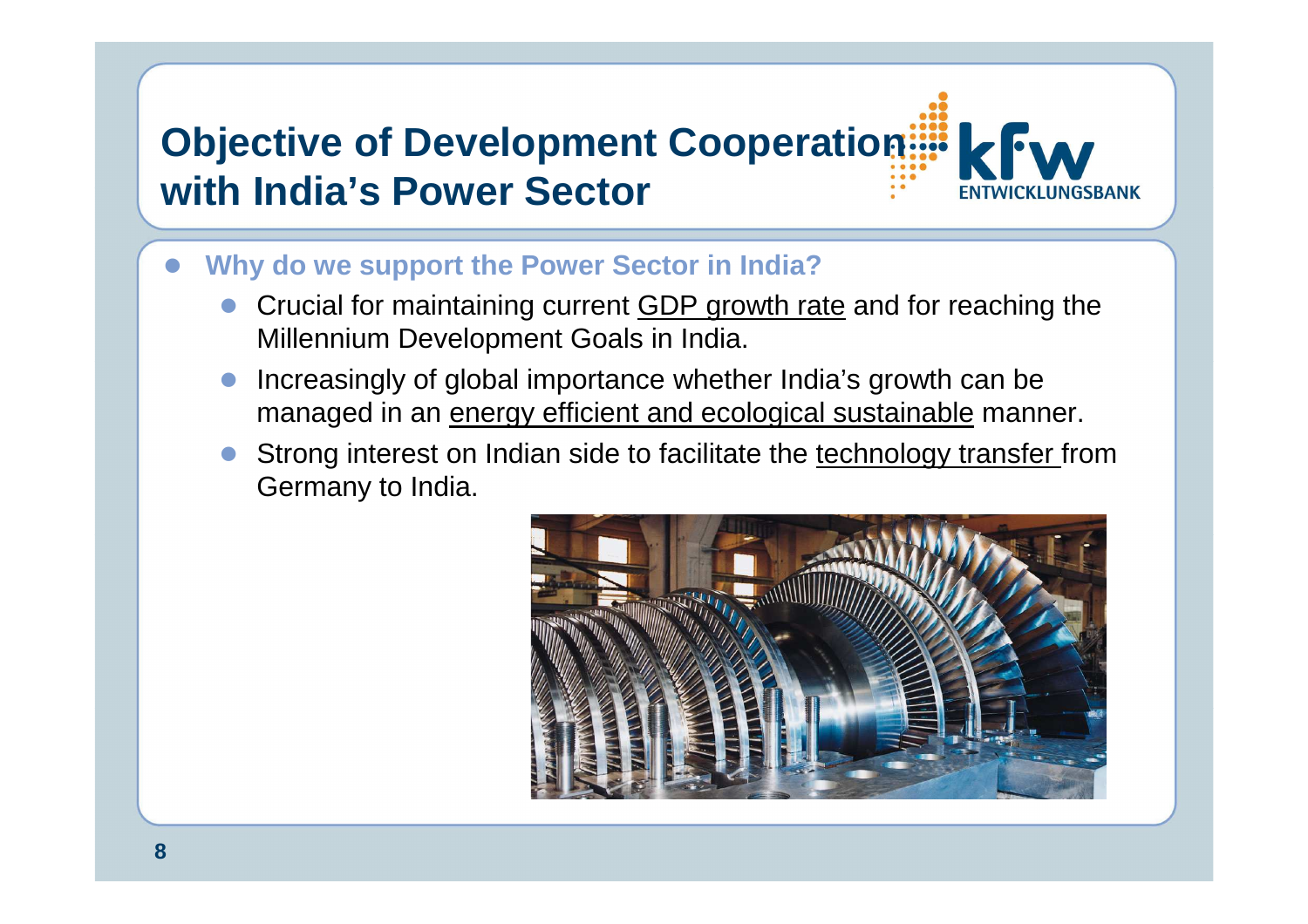### **KfW brings in over 40 years of experience with Indian power sector**



- $\bullet$  **German Financial Cooperation has been India's partner in the Energy Sector for over 40 years:**
	- Supported energy sector with nearly EUR 1.3 billion budget funds and more than EUR 1 billion of KfW's own funds
	- Facilitated technology transfer (200 MW, 500 MW unit size, bucket wheel carvator)



- $\bullet$  Some of the partners which have been supported in the past:
	- $\bullet$ Neyveli Lignite Corporation: Neyveli mine and power station
	- $\bullet$ NTPC: Dadri, Singrauli, Farakka, Ramagundam
	- State Electricity Boards: Korba (Chattisgarh), Uran (Maharashtra) $\bullet$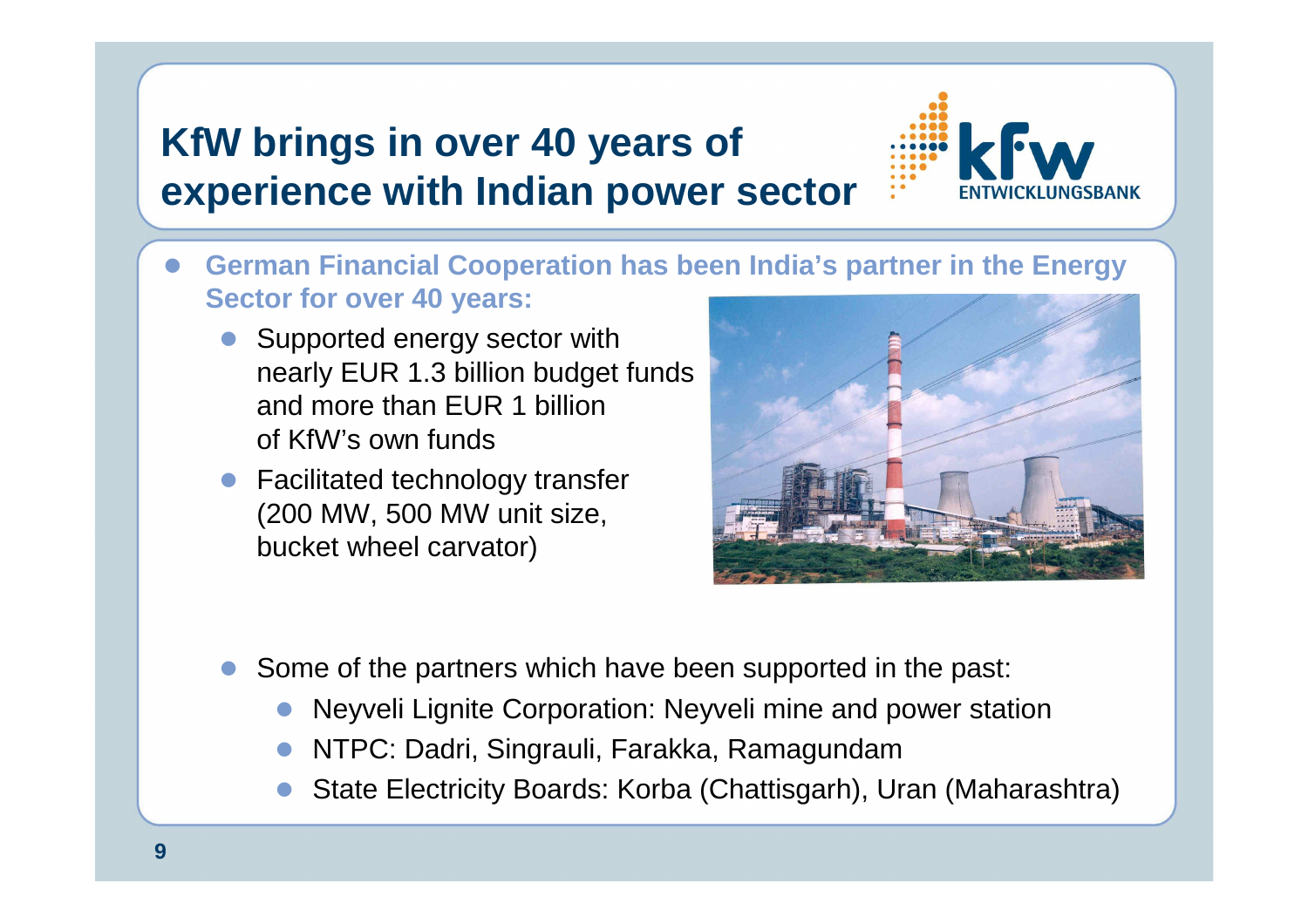### **Current focus:Energy Efficiency & Renewable Energies**

Currently, German Financial Cooperation **focuses on energy efficiency and renewable energies** (projects ongoing and under preparation about EUR 1 billion).

### -**Projects in Energy Efficiency:**

- $\bullet$  Efficient Power Generation (Supercritical power station APGenco, energy efficient R&M of thermal power stations, infrastructure loan to IIFCL)
- **•** Efficient Power Distribution (REC)
- $\bullet$ Energy Efficiency in Industry (SIDBI) and in the Housing Sector (under prep.)

#### $\bullet$ **Projects in Renewable Energies:**

- $\bullet$  Hydro Power: Rehabilitation and modernization (PFC) and new construction (110 MW Pare, NEEPCO)
- **•** Renewable energies (several projects with IREDA)
- -Study on Integrated Solar Combined Cycle Power Plant at Anta (NTPC)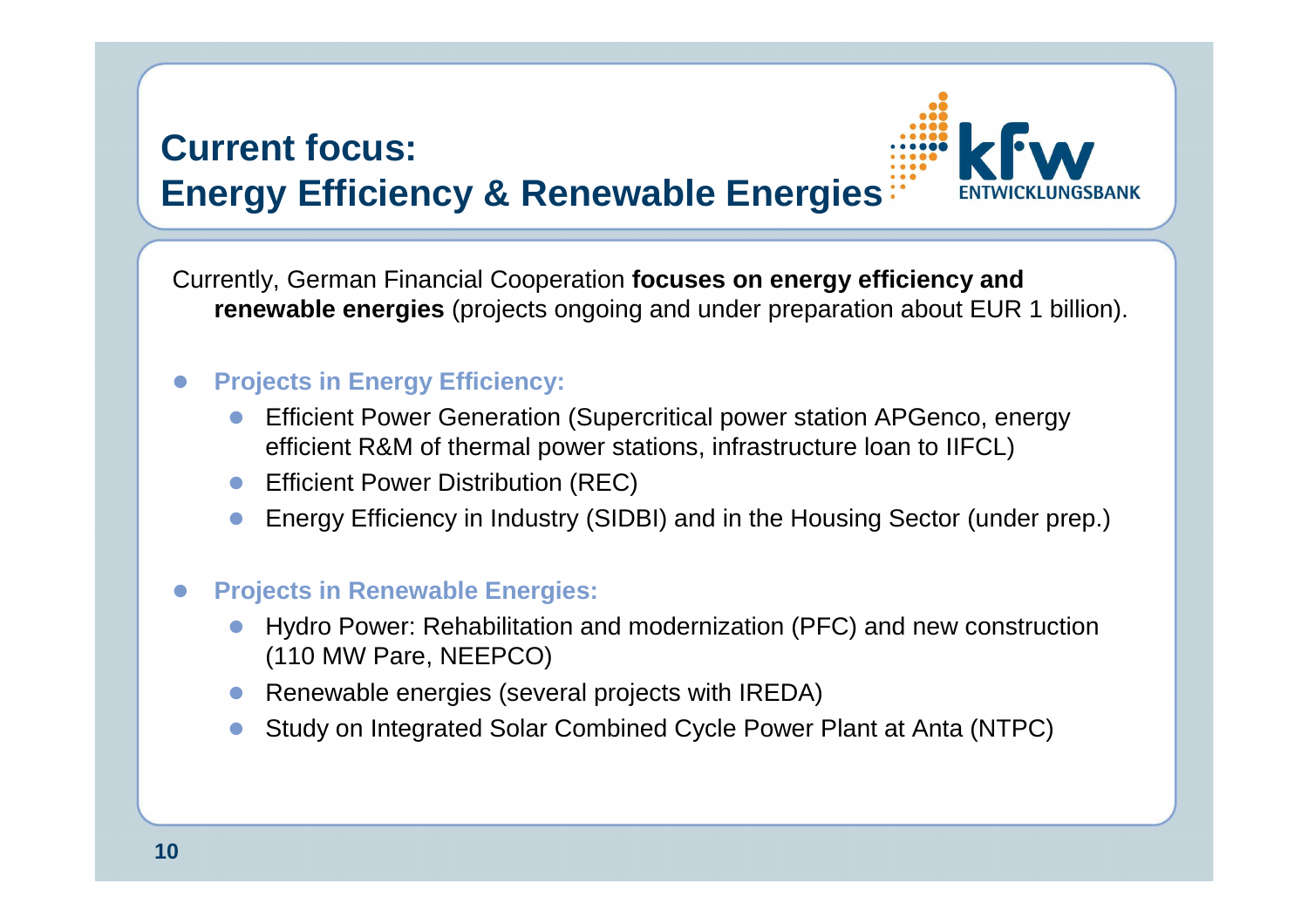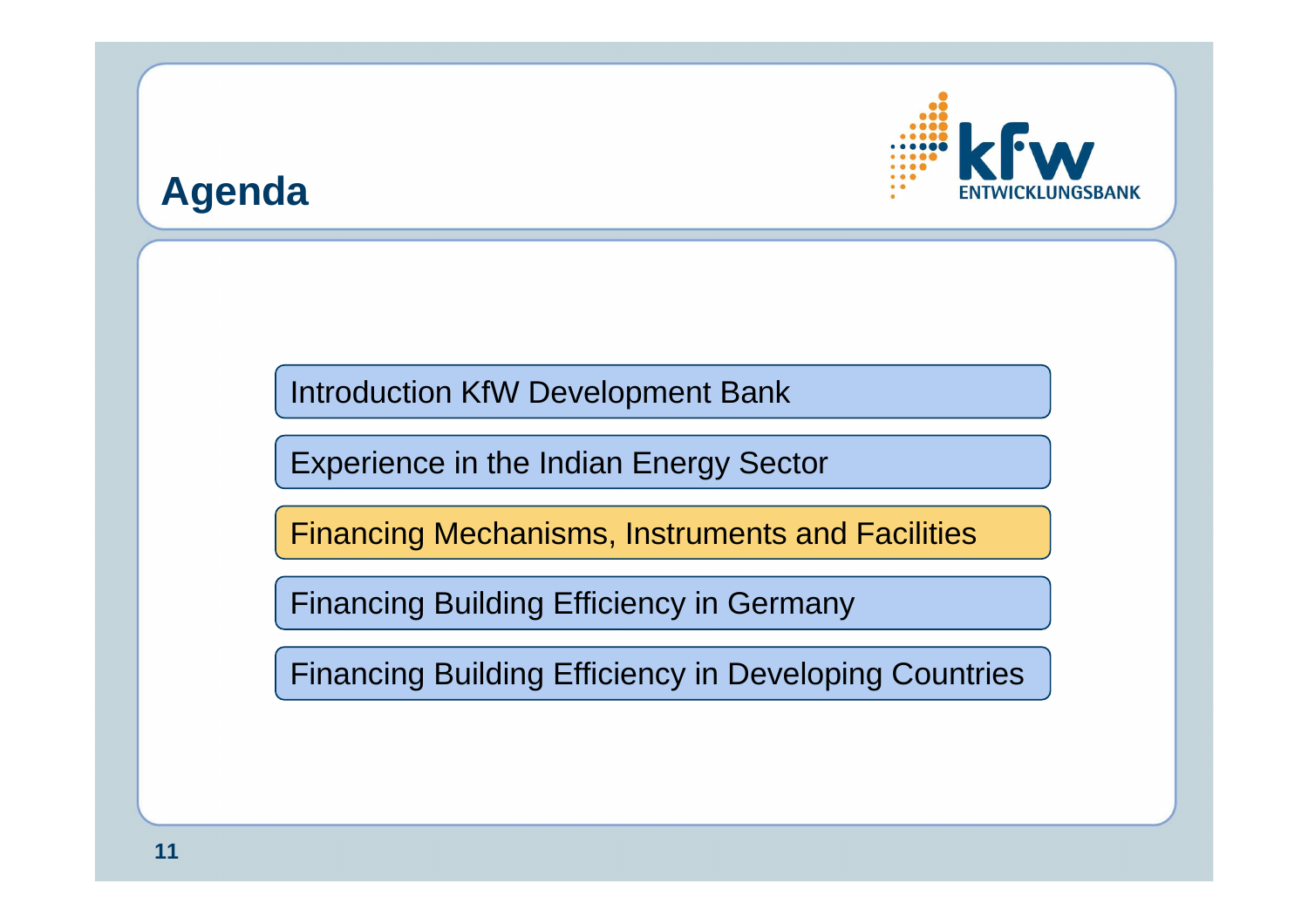## **Bilateral Financial CooperationFinancing Mechanisms**





- $\bullet$  **Where and how to apply?**
	- $\bullet$ Project ideas can be developed from all parties
	- $\bullet$ Project executing agency (PEA): public authority, state owned enterprise
	- $\bullet$ Partners to submit application to Department of Econ. Affairs (DEA)
	- $\bullet$ Projects proposed during government consultations / negotiations
	- $\bullet$ Funds are committed through intergovernmental agreements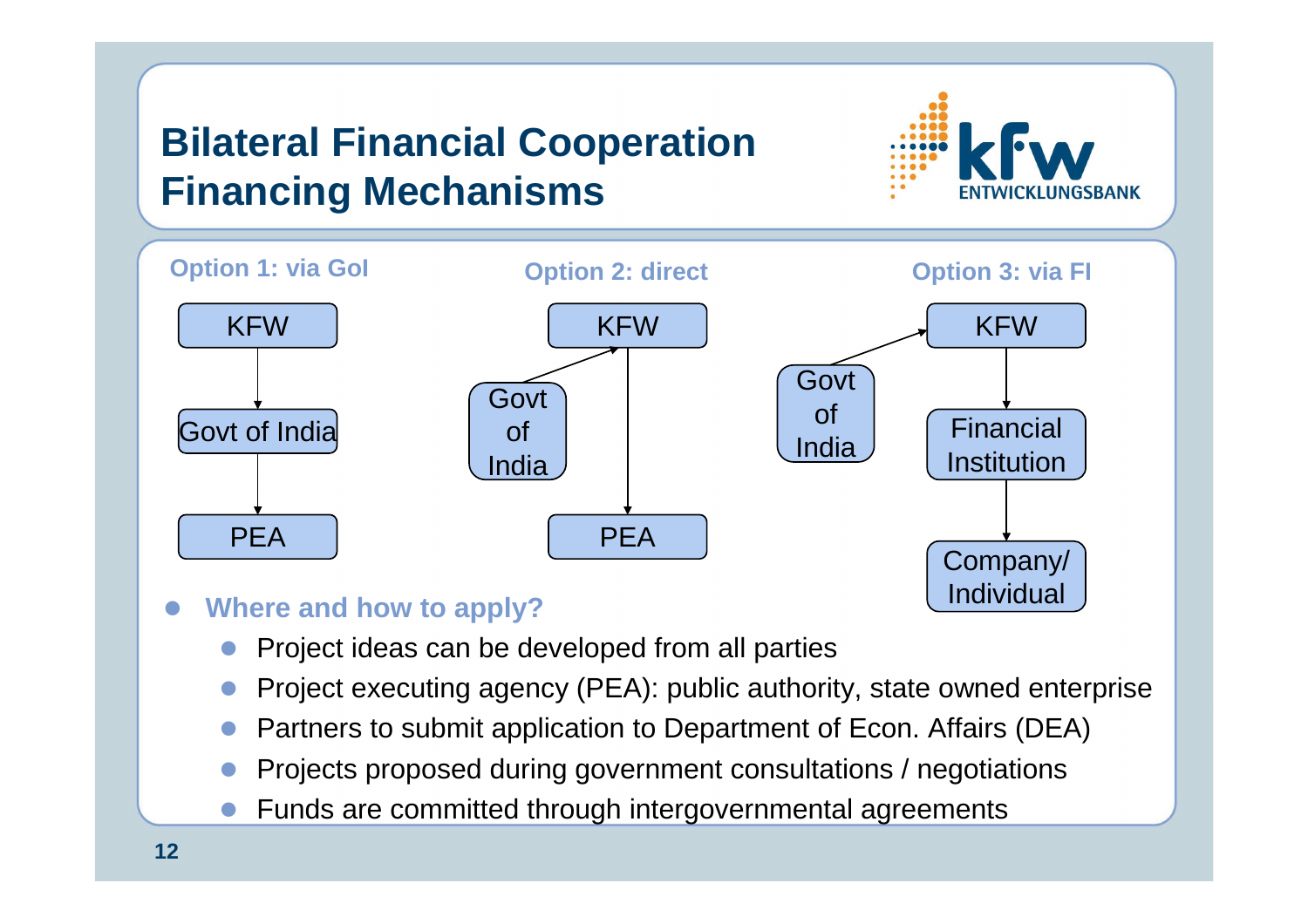### **Financing Instruments: Financing tailored to every partner country individually**



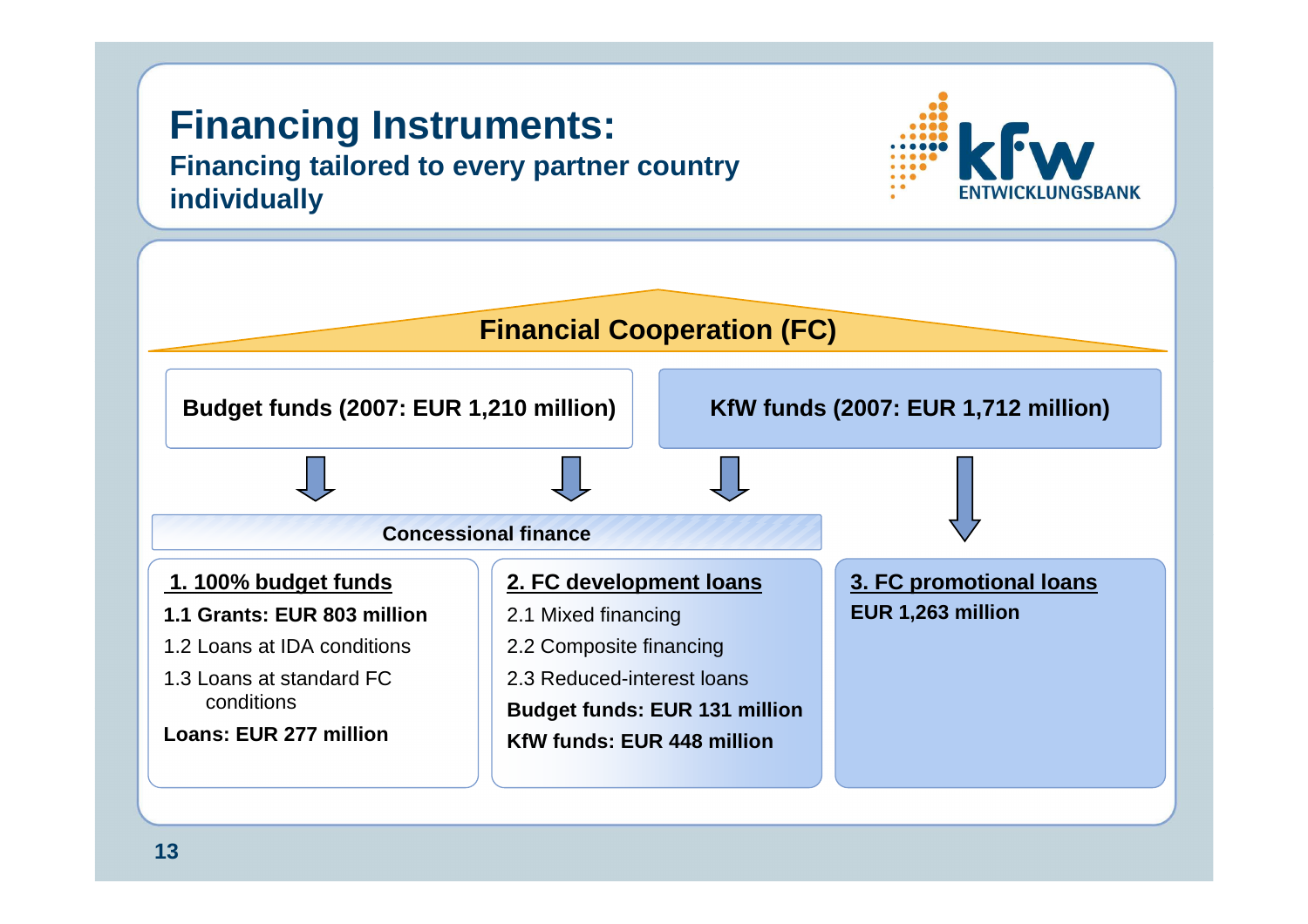### **Financing Instruments relevant in the Indian context**



- $\bullet$  **Development Loans: Combination of Concessional and KfW's own funds** 
	- Composite Finance: includes concessional funds, maturities up to 25 years, risk coverage facility by German Govt (90%)
	- Interest Reduced Loans: 100% market funds, grant for interest subsidy, so far no risk coverage facility, maturity up to 12 years, in EUR / USD / other Currency

### $\bullet$ **Promotional Loans**

- 100% market funds, no concessional element, primarily for public partners
- Adjusted, lean internal procedures for appraisal and monitoring
- Ranging from direct senior loans to complex project financings
- $\bullet$  **Grants for Studies and Technical Assistance**
	- For project preparation (e.g. feasibility studies) or study and exposure visits
	- For accompanying measures during implementation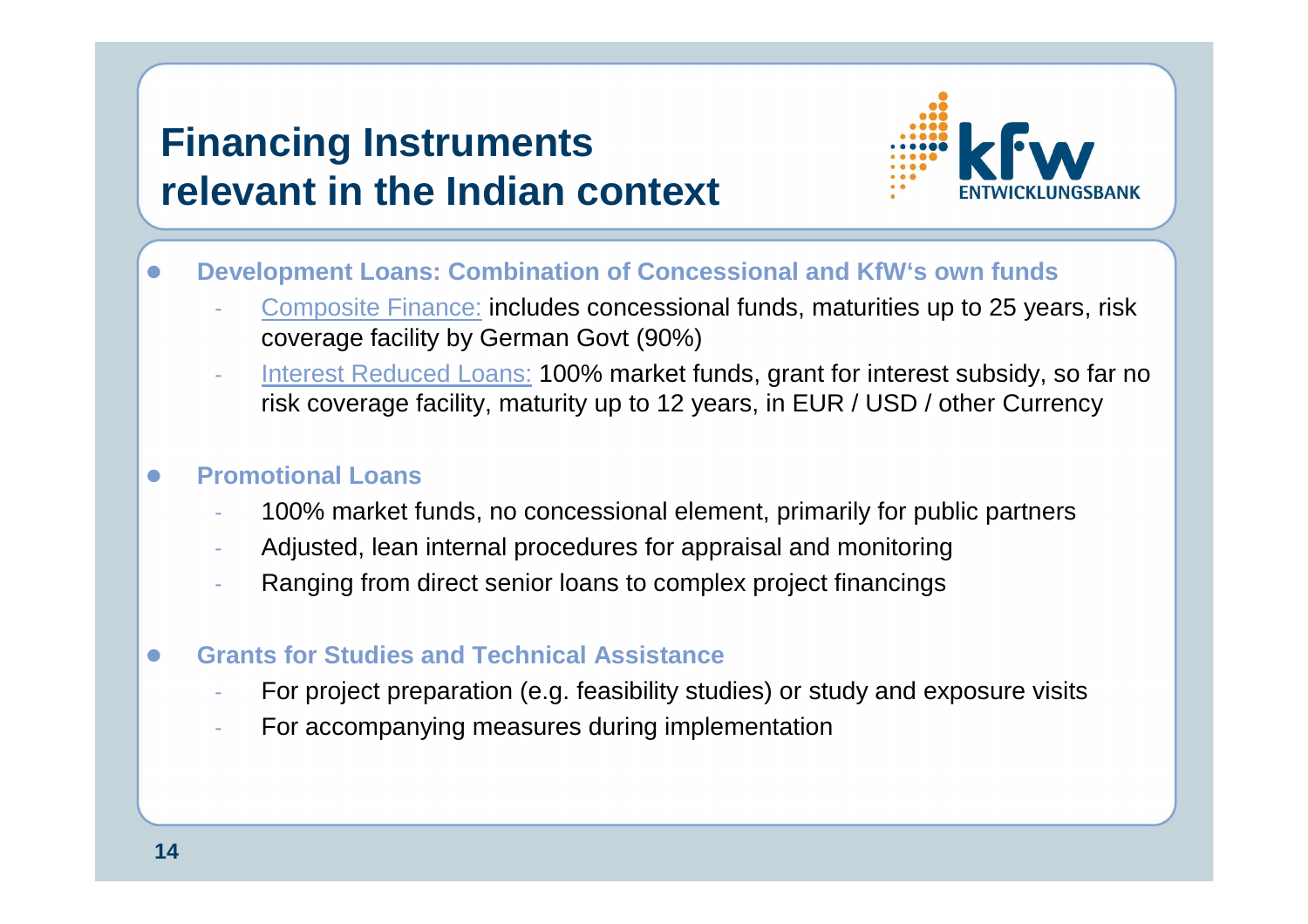# IGSBANK

### **Thematic Initiatives**



- Available as grant or interest subsidy

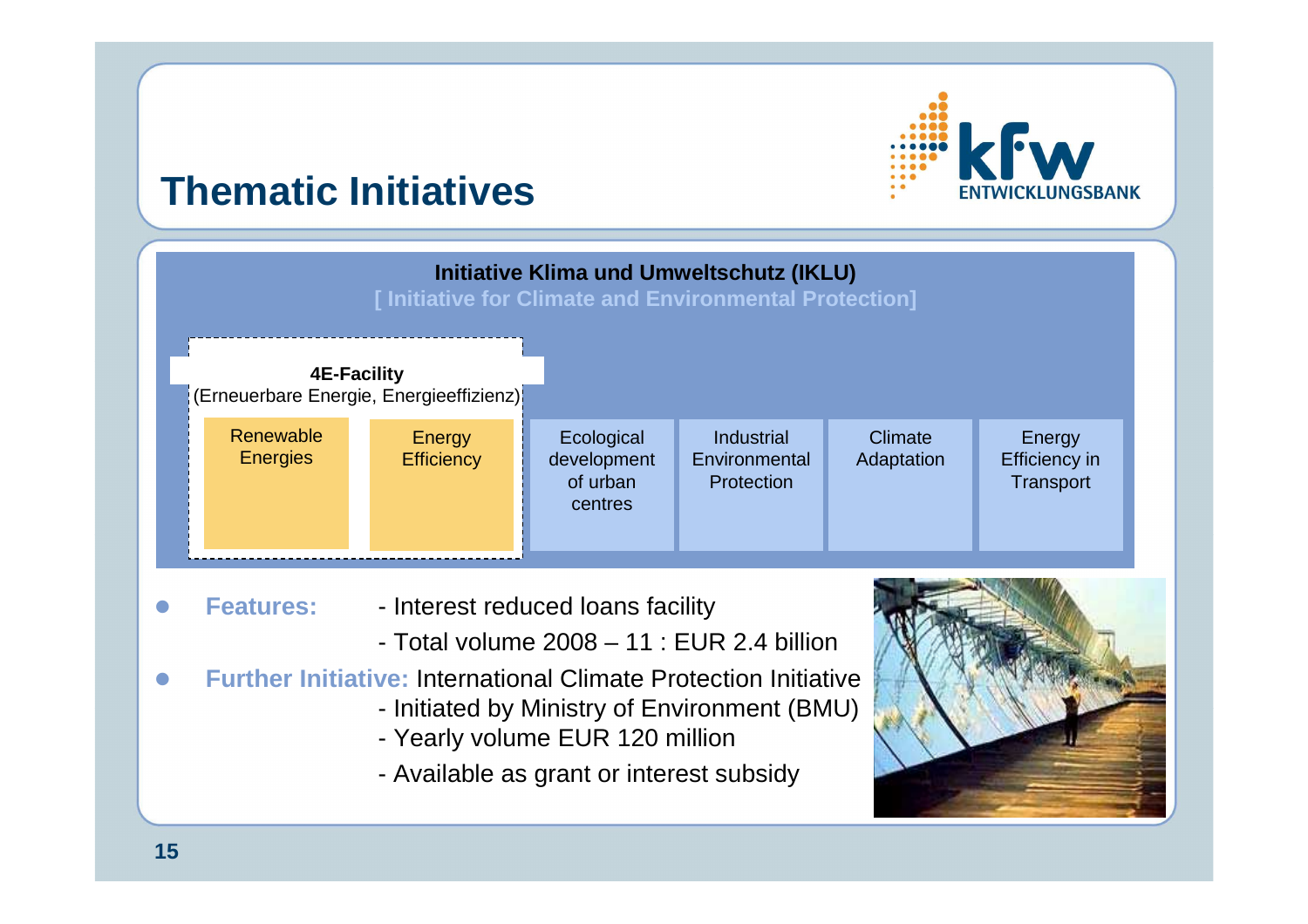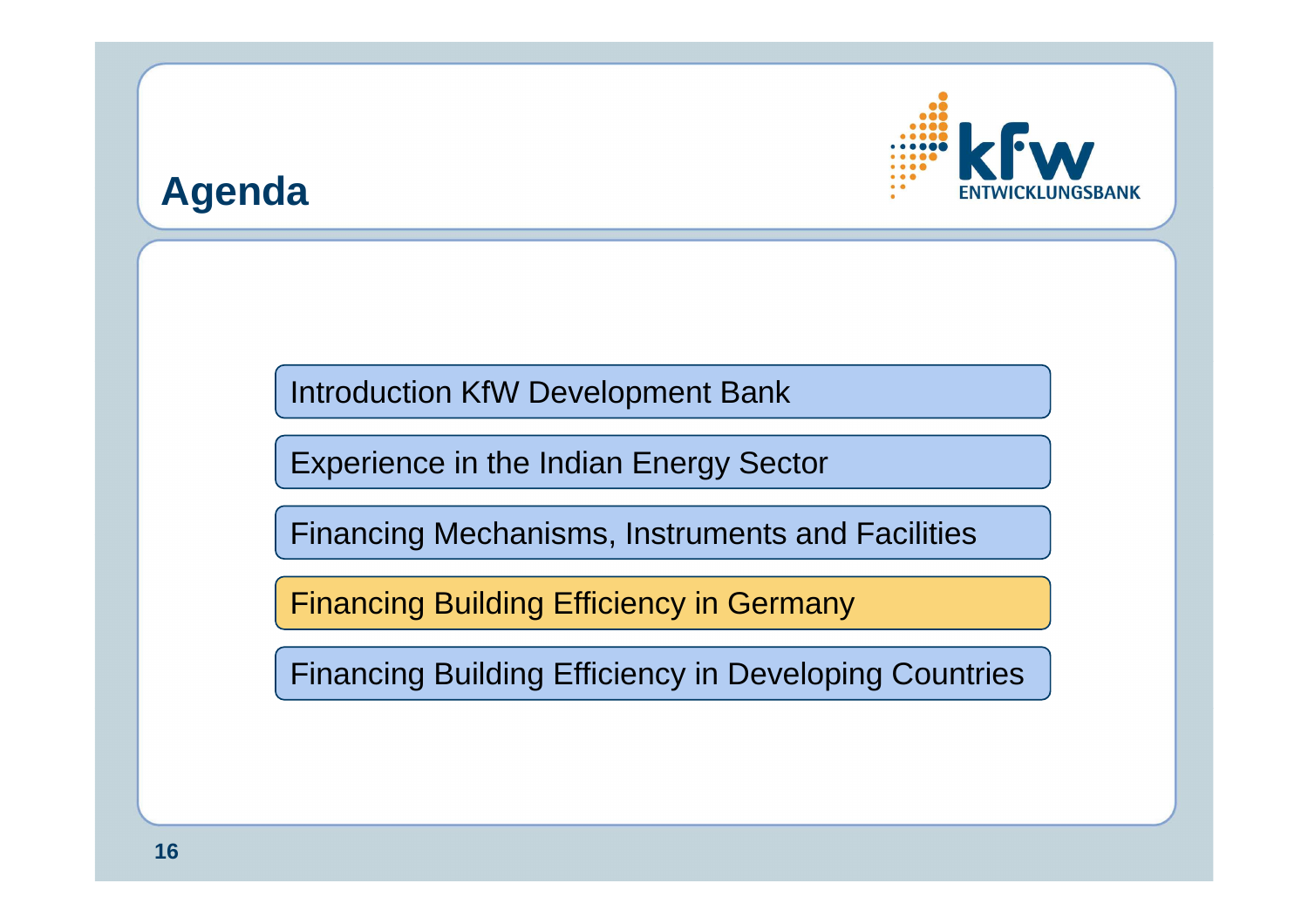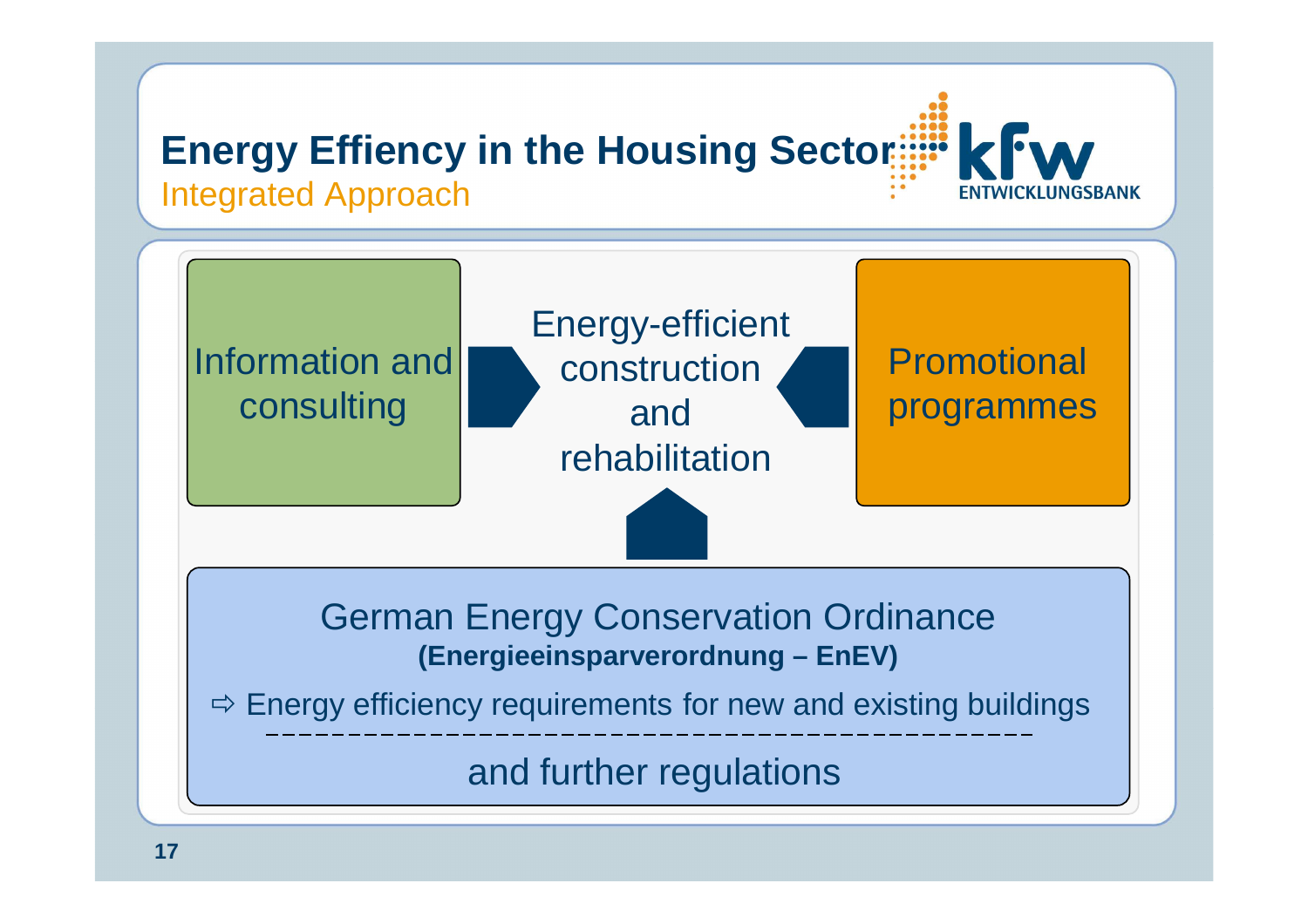## **Promotion of Energy Efficiency in the Housing Sector**

**Overview** 



**GSBANK** 

Long-term loans with favourable or subsidised interest rates andadditional debt relief possible (CO $_2$  Building Rehabilitation Programme)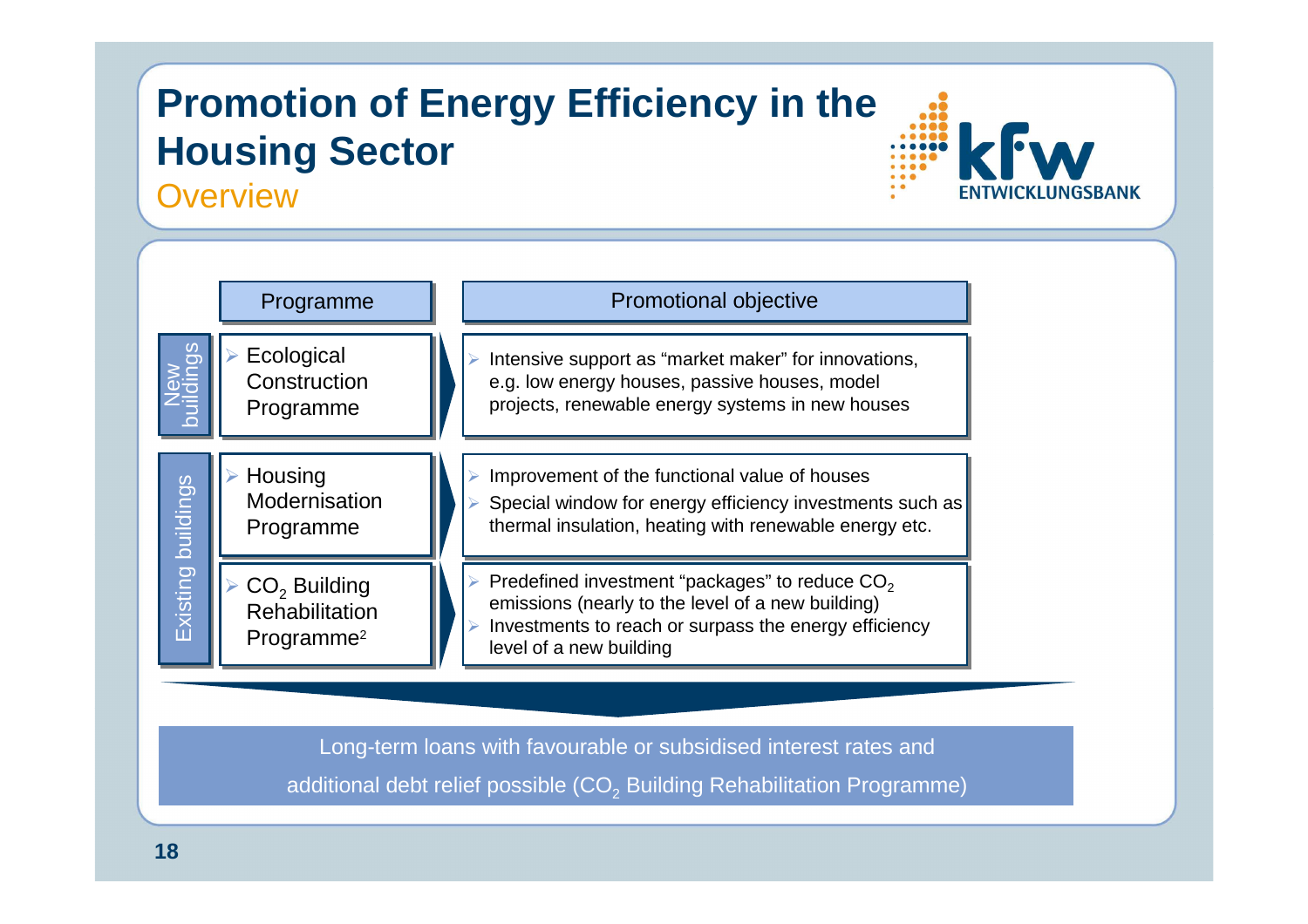## **KfW's On-lending System**

 Funding and risk assumption in Germany's housing sector



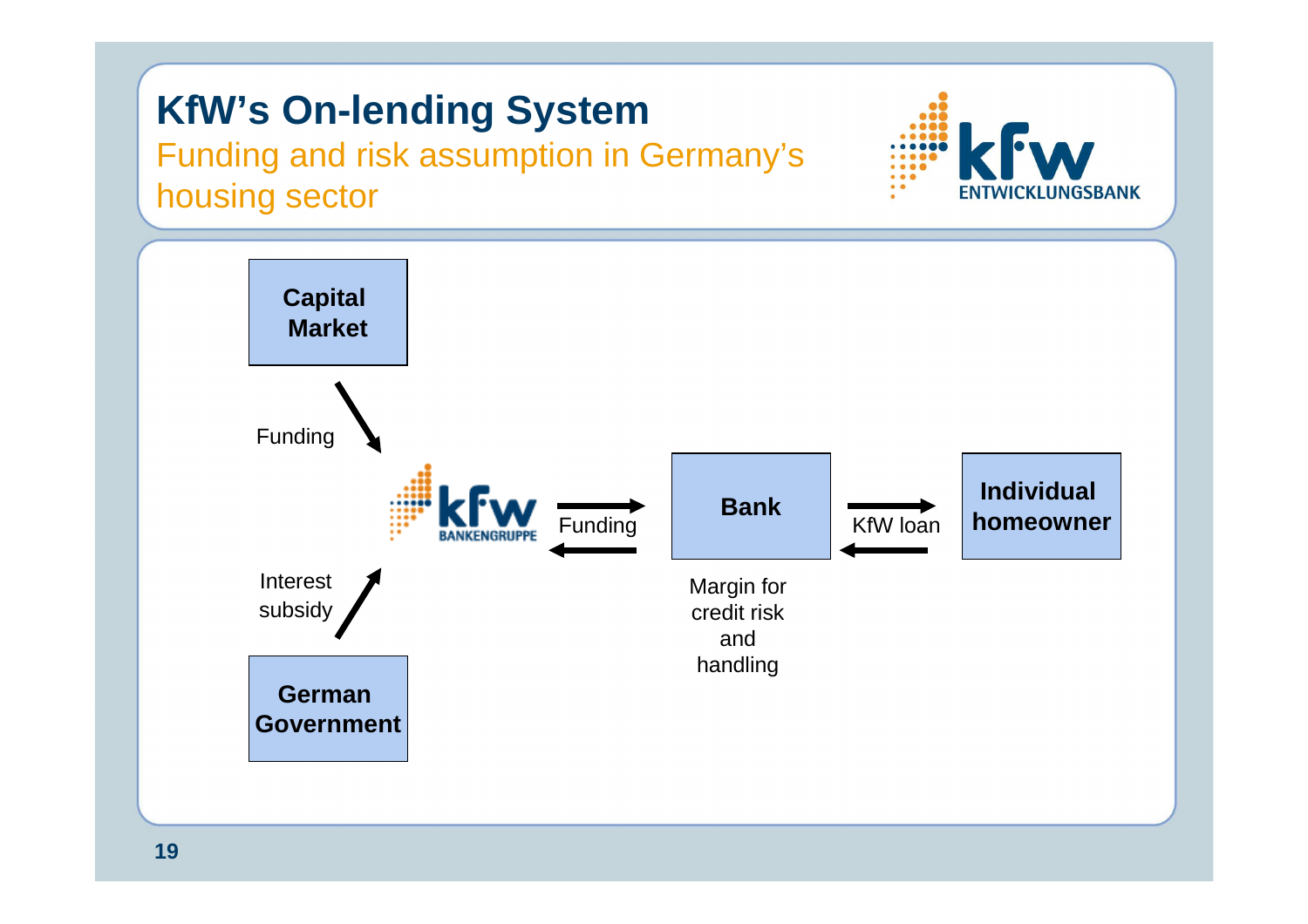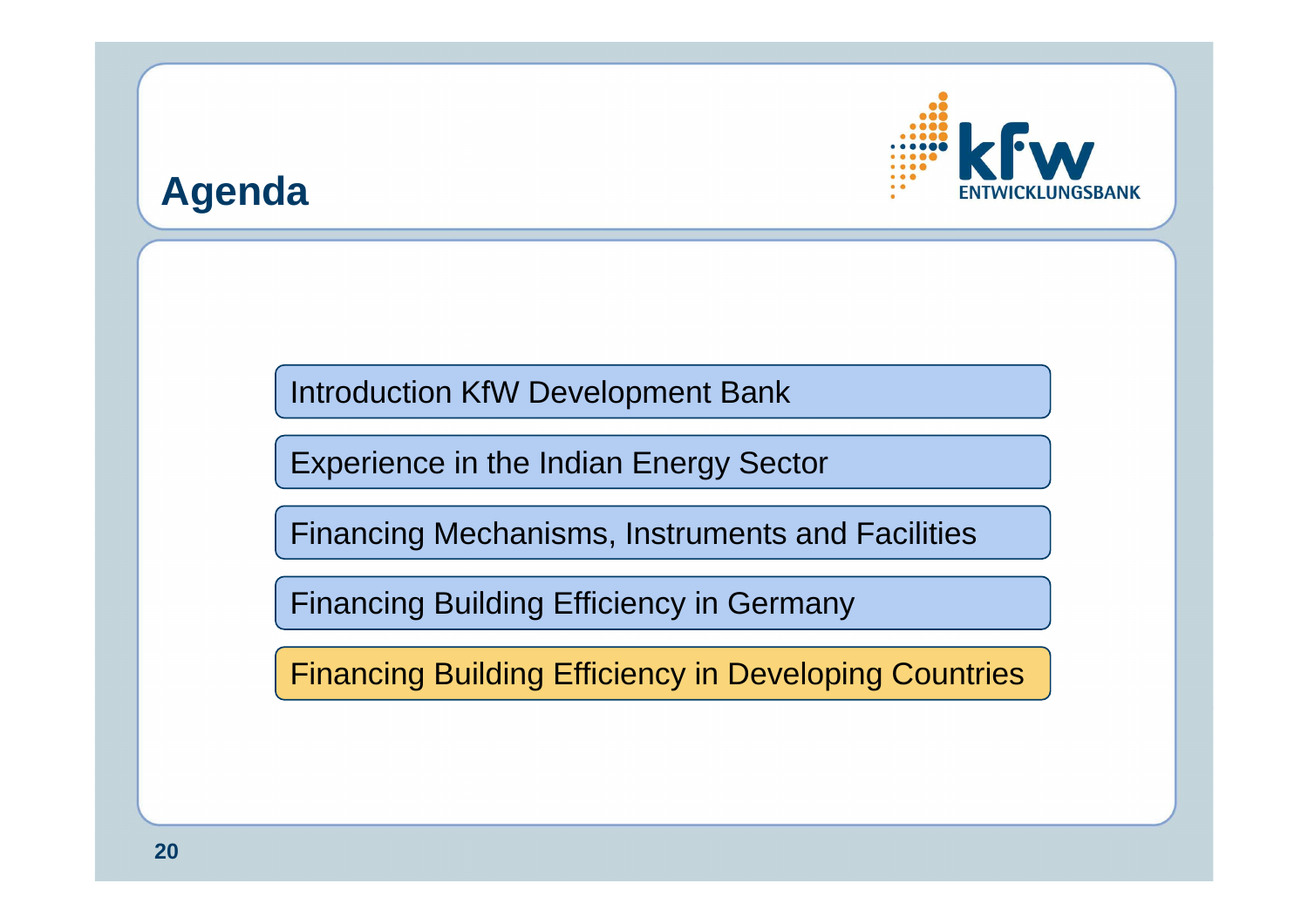### **Areas of Intervention in Developing Countries**



**"There is a significant potential for increasing energy efficiency in the building sector in developing countries and hence to contribute towardspromoting sustainable development."**

### $\bullet$ **Approach to realize this potential** :

- 1. Adjustment of policy / regulatory framework conditions
- 2. Information and awareness
- 3. Financing
- $\rightarrow$  German know-how can be utilized to replicate successful models

### -**Areas of Intervention under German Financial Cooperation:**

- $\bullet$ Direct support for establishing model cases (pilot projects)
- $\bullet$ Credit Lines via the banking sector
- -Programmatic CDM, incorporating CDM benefits in financing structure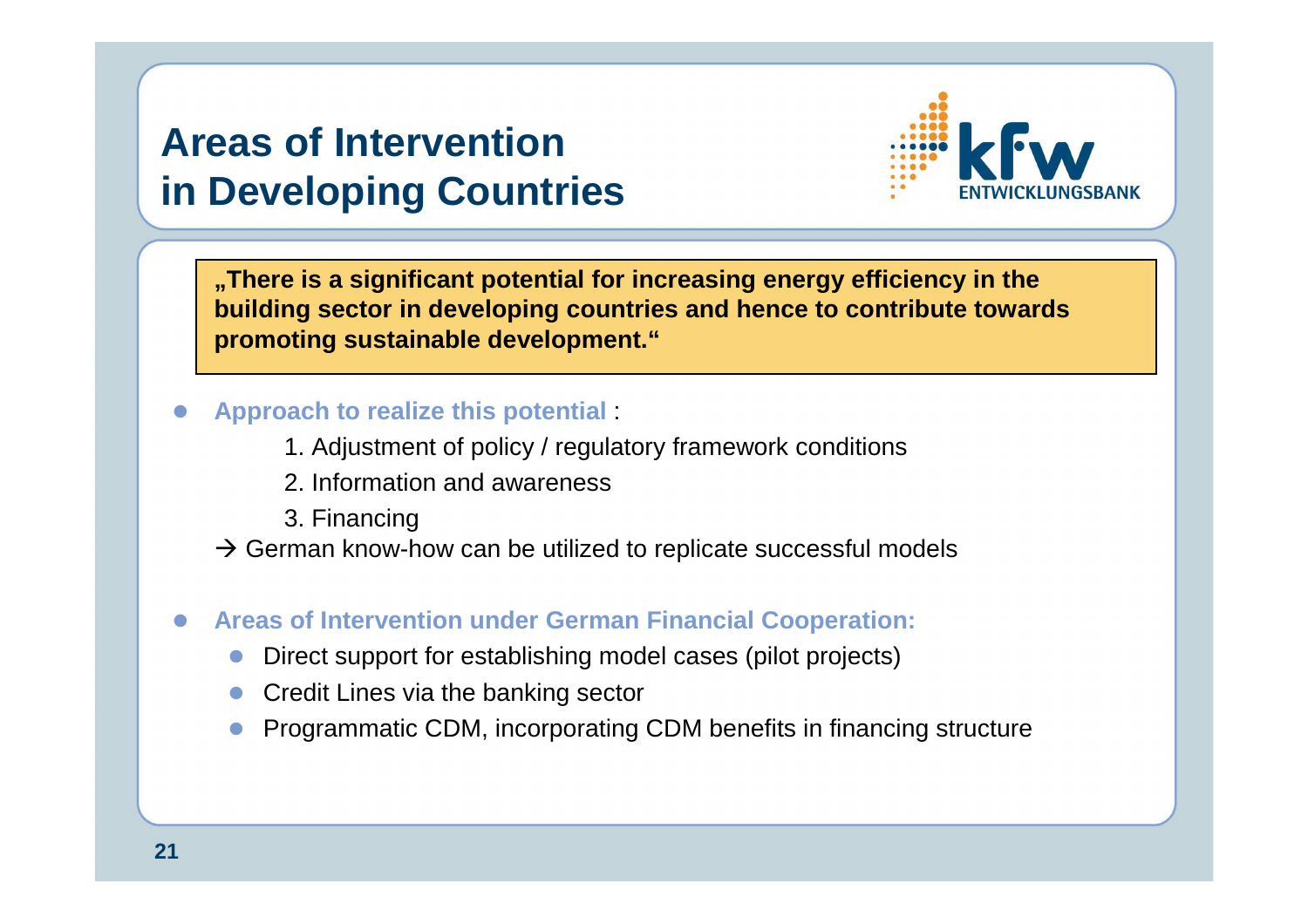

### **Project Concept India**

- $\bullet$ **Savings potential** in buildings estimated to be in the range of 23 % - 46 %
- - **Framework conditions** have improved (energy conservation act, energy conservation building code), further improvements are required but on the way.
- -Low but increasing level of **awareness** (various activities initiated by Indian side)
- $\bullet$  Despite huge potential **only a few visible projects** so far, reasons comprise:
	- Lack of trust (investors, service companies)
	- **•** Financial viability not proven, no specific financial products
- $\bullet$  **Project Concept consists of four elements:**
	- $\bullet$ Line of Credit at attractive conditions for specific finanical products
	- $\bullet$ Accompanying measure to support introduction of such products
	- **Consulting Services regarding CDM-registration**
	- $\bullet$ Offer to buy certificates (KfW Carbon Fund)
- $\bullet$  **Project Examples in other Developing Countries:** Construction Administrative Building of the East African Community (Tansania), Line of Credit to CORFO for energy efficient renovation of buildings (Chile), Line of Credit to First Microfinance Bank, focusing on new buildings (Tajikistan)